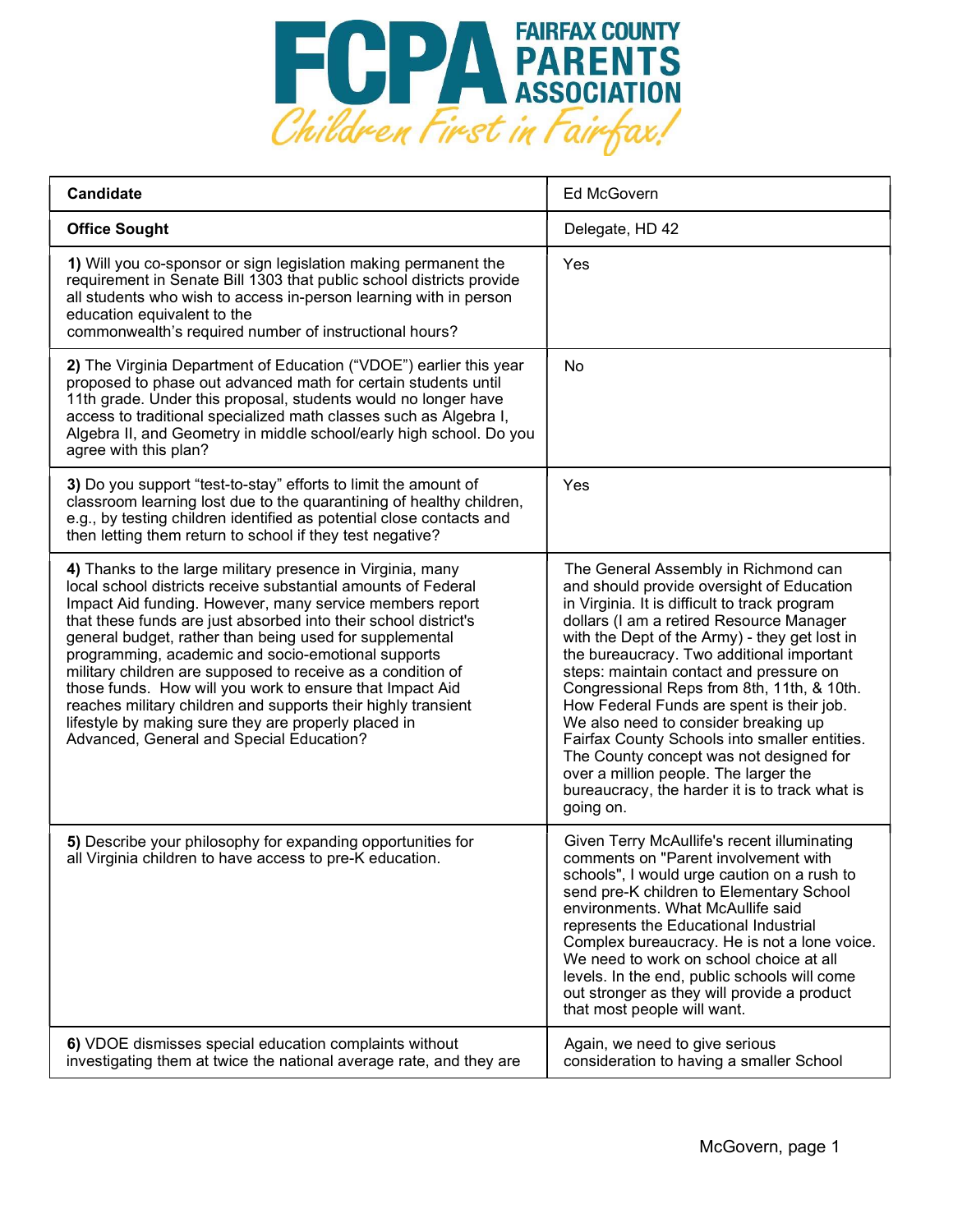

| three times less likely to rule in the student's favor than the<br>national average. How would you reform VDOE to ensure that<br>special education students' rights were respected?                                                                                                           | Board, smaller school system. We have an<br>Education system where many work for the<br>organization, not the students. Having a<br>smaller system would bring parents closer to<br>the decision making. Which is the key.                                                                                                                                                                                                                                                                                                                                                                                                                                                                                                                                                                            |
|-----------------------------------------------------------------------------------------------------------------------------------------------------------------------------------------------------------------------------------------------------------------------------------------------|-------------------------------------------------------------------------------------------------------------------------------------------------------------------------------------------------------------------------------------------------------------------------------------------------------------------------------------------------------------------------------------------------------------------------------------------------------------------------------------------------------------------------------------------------------------------------------------------------------------------------------------------------------------------------------------------------------------------------------------------------------------------------------------------------------|
| 7) FCPS recently revised the admissions policy at Thomas<br>Jefferson High School for Science and Technology to move away<br>from admissions based mostly on academic merit and to partly<br>consider socioeconomic backgrounds of students. Do you agree<br>with this new admissions policy? | No.                                                                                                                                                                                                                                                                                                                                                                                                                                                                                                                                                                                                                                                                                                                                                                                                   |
| 8) With the rise of parent scrutiny over school systems, systems<br>have responded by further limiting opportunities for members of<br>the public to participate at public meetings. How will you allow<br>parents to have a greater voice in the public school system?                       | We must pay more attention to School<br>Board Elections. One party has been on<br>cruise control. We have come to a<br>situation where it could be asked of most<br>if not all Board members - why are you<br>on the School Board? Members have<br>niche issues and are not concerned<br>about the vast majority of students; most<br>members do not & have not had children<br>in Public Schools, and they're members<br>who do not seem interested in Schools.<br>Overall, the School Board has<br>relationships with the FCPS bureaucracy<br>and Teacher's Union leadership that is a<br>conflict of interest. We need to be very<br>interested in why large amounts of out of<br>state money go to Fairfax County School<br>Board elections. And why Union<br>contributions only go to one party. |
| 9) Do you support calling for political parties, including your own,<br>to refrain from endorsing candidates running in nonpartisan<br>school board elections?                                                                                                                                | No. Having political parties endorse<br>candidates is a recognition of reality.<br>Progressive democrats dominate Public<br>Schools and have for a long time. It is<br>past time for a discussion on that. It is<br>also time to discuss government<br>employees providing campaign<br>contributions & help to politicians. It is a<br>conflict of interest where tax dollars are<br>concerned.                                                                                                                                                                                                                                                                                                                                                                                                       |
| 10) Is there any additional information that you would like to<br>share with the parents in Fairfax County?                                                                                                                                                                                   | Having political parties endorse<br>candidates is a recognition of reality.<br>Progressive democrats dominate Public<br>Schools and have for a long time. It is<br>past time for a discussion on that. It is<br>also time to discuss government<br>employees providing campaign<br>contributions & help to politicians. It is a<br>conflict of interest where tax dollars are<br>concerned.                                                                                                                                                                                                                                                                                                                                                                                                           |